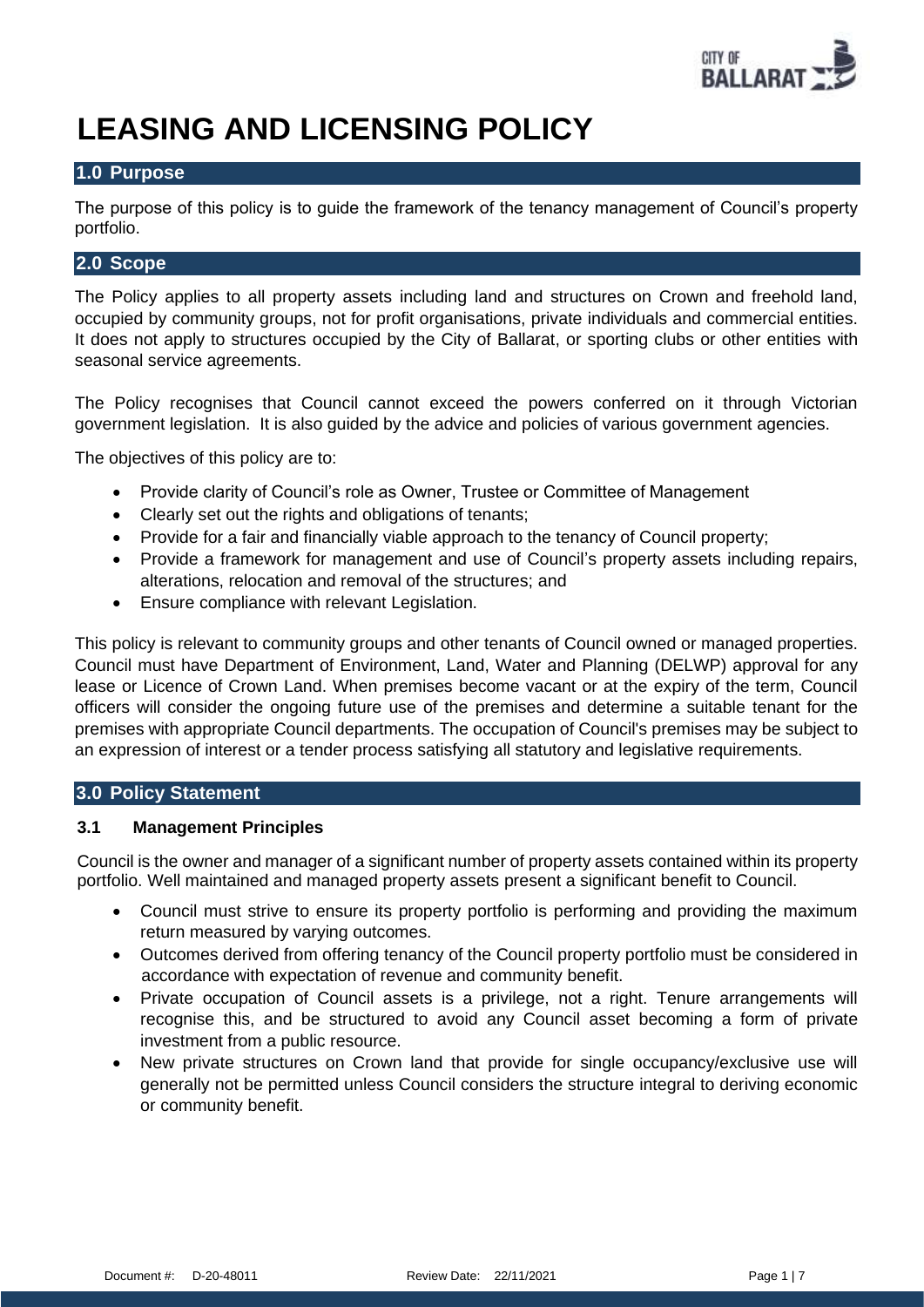

## **3.2 Crown Land and Council Land**

|              | <b>Type</b> | <b>Default Tenure</b>              | Rental                            | <b>State Government Direction</b>                                                          |
|--------------|-------------|------------------------------------|-----------------------------------|--------------------------------------------------------------------------------------------|
| Crown Land   | Lease       | Up to 21 years                     | Commercial<br><b>Market Terms</b> | <b>Extended Terms</b><br>$\bullet$<br>Note: Council can use<br>discretion on rental return |
|              | Licence     | 3 years                            | \$104 per year (set<br>by Crown)  | <b>Extended Terms</b><br>$\bullet$                                                         |
| Council Land | Lease       | 5 years<br>with options of 5 years | Commercial<br><b>Market Terms</b> | Term of Lease<br>$\bullet$<br>Rental<br>$\bullet$                                          |
|              | Licence     | 3 years                            | Commercial<br><b>Market Terms</b> | Term of Lease<br>$\bullet$<br>Rental<br>$\bullet$                                          |

## **3.3 Tenure**

All tenancies offered on Council owned or managed land will be formalised through a binding tenancy agreement.

Prior to any tenancy being offered, the status (ownership) of the land must be clearly defined and understood as that will determine what instrument is to be used to formalise the tenancy.

The Policy recognises that the Council cannot exceed the powers conferred on it through Victorian Government legislation. It is also guided by the advice and policies of various government agencies.

Consideration must be given as to whether a market rental is to be obtained to either set the rental or present options to Council, and should Council wish to discount the rental demanded to less than market rental this must be documented and supported for purposes of auditing financial responsibilities.

## *Grant of Tenancy*

Occupation of Crown land or Council owned land will be formalised through a lease or a licence in accordance with the requirements of relevant Acts, advice and policies of various government agencies.

## *Licence*

The default position of Council is that the term of the licences will be for a maximum of three (3) years unless significant investment in a new structure or significant maintenance of the existing structure is required to return the condition of the structure to the satisfaction of Council.

## *Lease*

The term for leases will reflect the level of exclusivity required by the prospective tenant in combination with investment. Lease tenures will be offered in five year initial terms and five year incremental options unless a decision of Council is adopted to alter these terms on an individual basis.

## *Renewal of Tenancy*

At Council's discretion, tenancies may be renewed at the end of the tenure period for a further term where:

- There are no breaches of term or conditions:
- The structure is maintained to the satisfaction of Council;
- The structure is in an appropriate location and not subject to storm surges, flooding, siltation or erosion
- The structure is not at risk and/or contributing to the instability of the area;
- Council has not determined to remove the structure, or use the structure or site in another way, or transfer tenure to another party.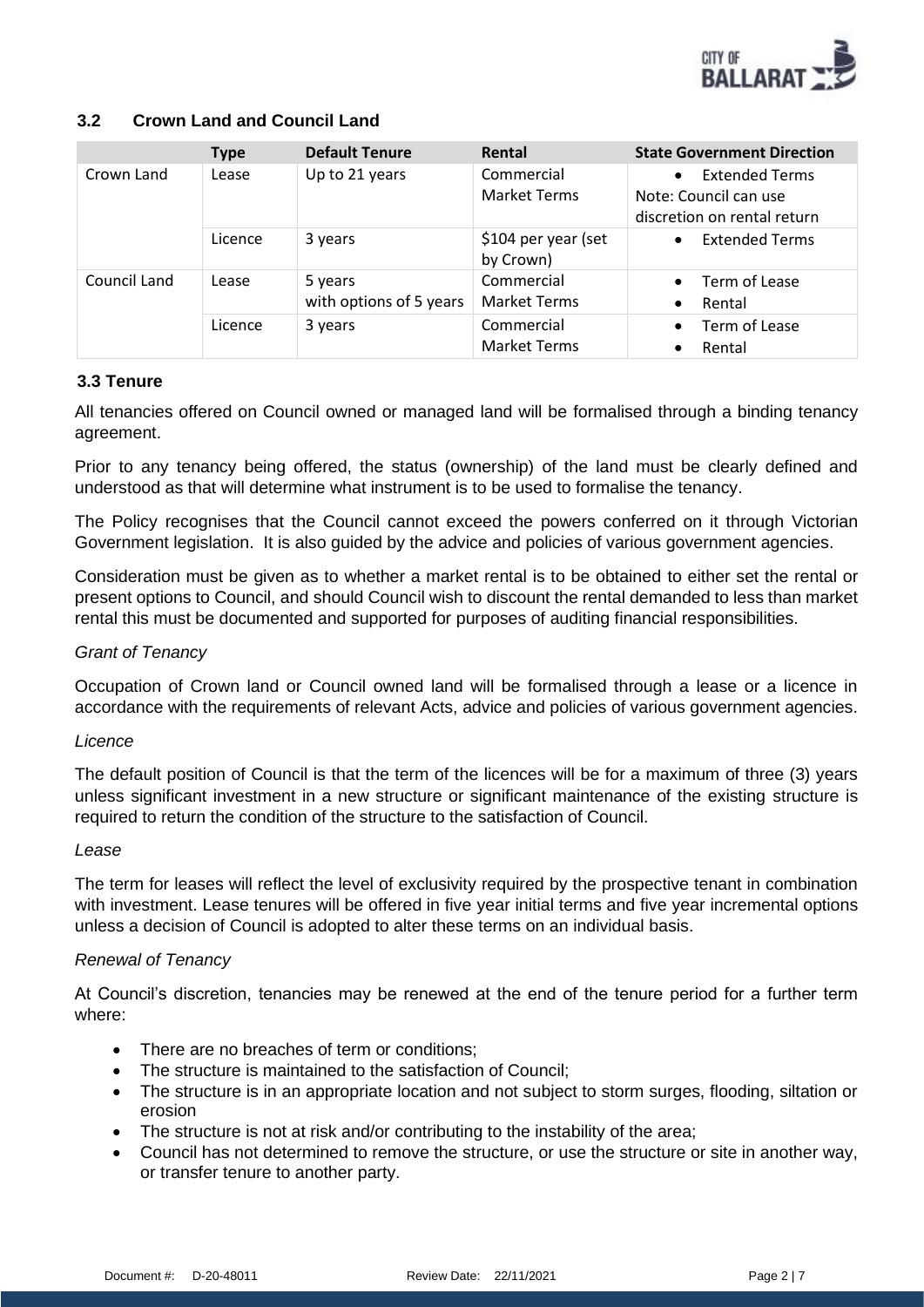

• Other circumstances exist that support renewal of the occupancy.

## *Cancellation of Tenancy*

A breach by a tenant of the terms and conditions or of this policy, including failure to pay Council fees and charges, and which is unremedied after reasonable notice of the breach is given to the tenant, may result in cancellation of the tenancy.

Other instances where tenancies may be cancelled are to be contained within the tenancy document and the provision of any regulating legislation.

## *Transfer of Tenancy*

Tenancies may be transferred subject to approval from Council. A tenancy may not be transferred by bequest. An Application to transfer tenancy form must be used and all required information provided as part of any application to Council for the transfer of a tenancy.

## **3.3.1 Rental Fees and Charges**

## *Rental*

Depending on the terms and conditions of the tenancy a market rental assessment can be commissioned to determine the annual rental amount. Increments commensurate with annual CPI will be incurred annually with market review undertaken at the completion of individual terms (default 5 years).

## *Fees*

The fees for tenancies will be determined by Council on an annual basis. Fees and charges for licences are payable annually in advance.

The method of determining the licence fees will be determined by Council from time to time and is subject to any relevant legislation, policies and strategies.

## *Transfer Fees*

Fees are levied by Council for transfer of licences from a current licensee to a new prospective licensee. Transfer fees are 5% of the Capital Improved Value (CIV) as determined in the current Council rates notice. Council may review the transfer fees from time to time. Transfer fees may be applied proportionally, such as when there is more than one Licensee but only one Licensee is transferring their share.

Transfer fees must be received by Council before any transfer of licence is approved. The payment of all fees, including transfer fees, is the responsibility of the Licensee.

## *All Fees and Charges*

Licensees are responsible for payment of all municipal land rates and taxes on the licensed site. Failure to pay municipal land rates, licence or transfer fees will enable Council to pursue recovery of such monies and cancel the licence.

## **3.2.1 Rebuilding a structure**

Where an existing structure is substantially damaged (greater than 50% loss), building of a new structure may be permitted within the existing footprint of the structure at the discretion of Council.

The building of the replacement must be completed within the timeframes specified within the permit or permission may be deemed to have lapsed.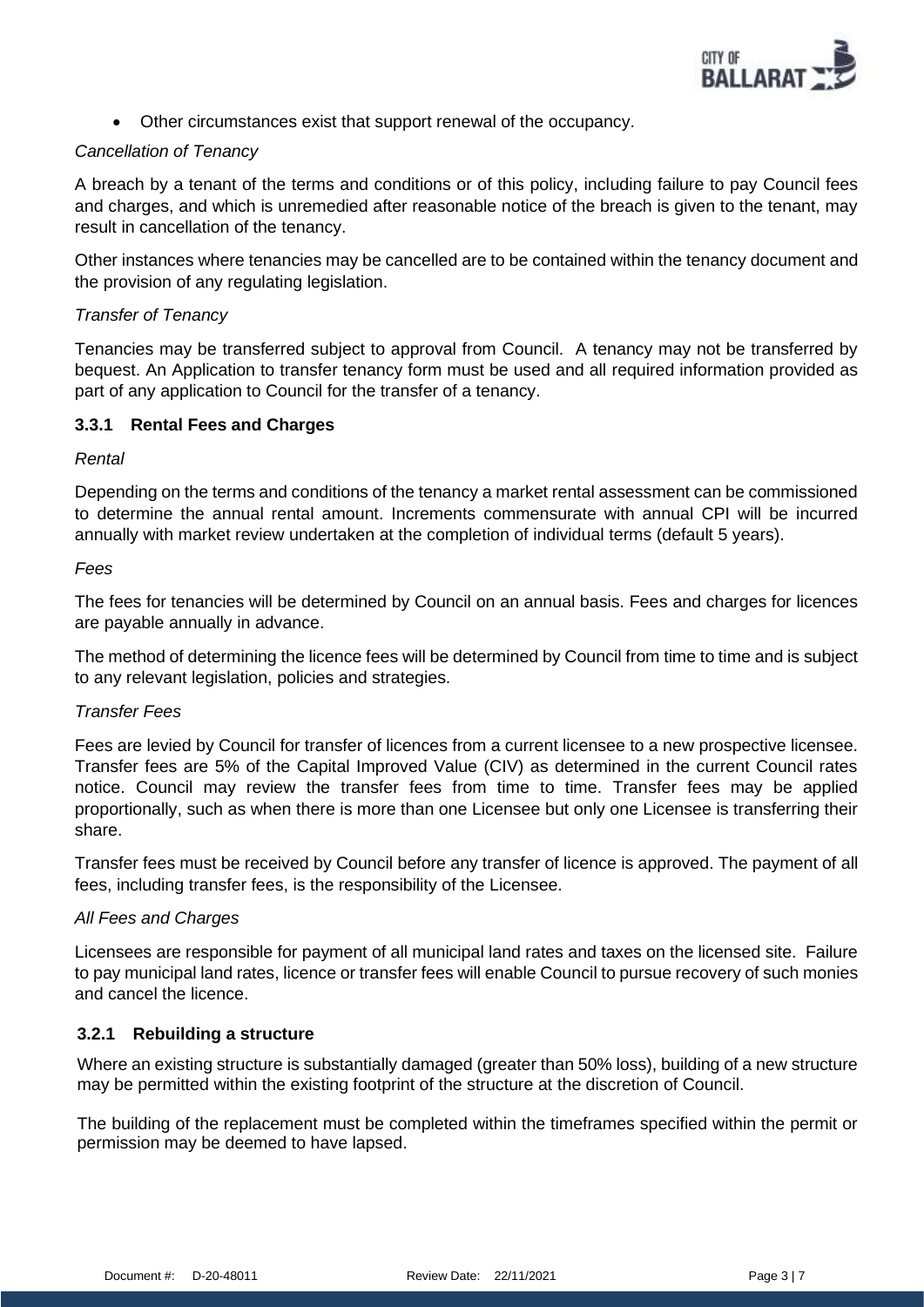

The style, form and materials of any building must be consistent with Council requirements or in the case of boatshed surrounding Lake Wendouree with DELWP's Standards for Bathing Box and Boatshed Construction Guidelines 2015 and should take into account the character of the adjoining boatsheds and the surrounding foreshore environment.

## **3.3.2 Removal of structures**

Structures may be removed in any of the following circumstances as determined by Council:

- The structure is dilapidated, beyond repair or is a hazard to public safety;
- The tenant fails to give effect to notices issued by the Council;
- The structure does not comply with the relevant construction standards;
- The area is subject to changes including storm surges, flooding, loss of water in the Lake, siltation or erosion;
- The structure is at risk or may contribute to land or water changes; or
- The area around the structure is unsafe to access;
- Removal is planned through any Management Plan or Policy for the area.
- All heritage considerations are appropriately met

## **3.4 Occupancy Conditions**

## **3.4.1 General Maintenance**

To provide a consistent and fair framework for the conduct of maintenance on Councils premises, maintenance schedules will be developed and each tenant is required to maintain the facility in accordance with the maintenance schedule attached to the lease or Licence. The maintenance schedule will specify the responsibilities of Council and the tenant including responsibility for maintaining the structure, the building fixtures, fittings and grounds. The level of maintenance responsibility outlined in the relevant schedule will be determined by the tenant category and any special maintenance requirements by the tenant.

Generally, the Licensee must maintain the structure in good condition to the satisfaction of Council and ensure the structure does not prejudice the safety of its users. The Licensee must ensure that:

- Any improvements are kept in good order and condition;
- Graffiti is removed from the structure within the period specified on notification by Council: general graffiti 28 days and offensive graffiti 7 days. Council reserves the right to remove offensive graffiti where it is in public view and likely to cause distress to the community;
- The site is kept free of rubbish, pest animals and weeds; and
- Every default of which notice is given by the Council to the Licensee is remedied within a reasonable time specified in the notice.

## **3.4.2 Risk and Occupational Health and Safety**

Council will require appropriate risk management measures in all leases and licenses which will include requiring tenants to:

- Release and indemnify Council for all claims resulting from any damage, loss, death or injury in connection with the premise unless such claims arise out of Council's negligence;
- Maintain adequate public liability insurance;
- Ensure that appropriate documentation and insurance is in place for occasional or hired use of the premises by third parties;
- Implement appropriate Emergency Evacuation procedures;
- Implement a Risk Management Plan that identifies the risks associated with the tenant's use of the premises and how such risks will be addressed;
- Only use appropriately qualified tradespeople to undertake repairs.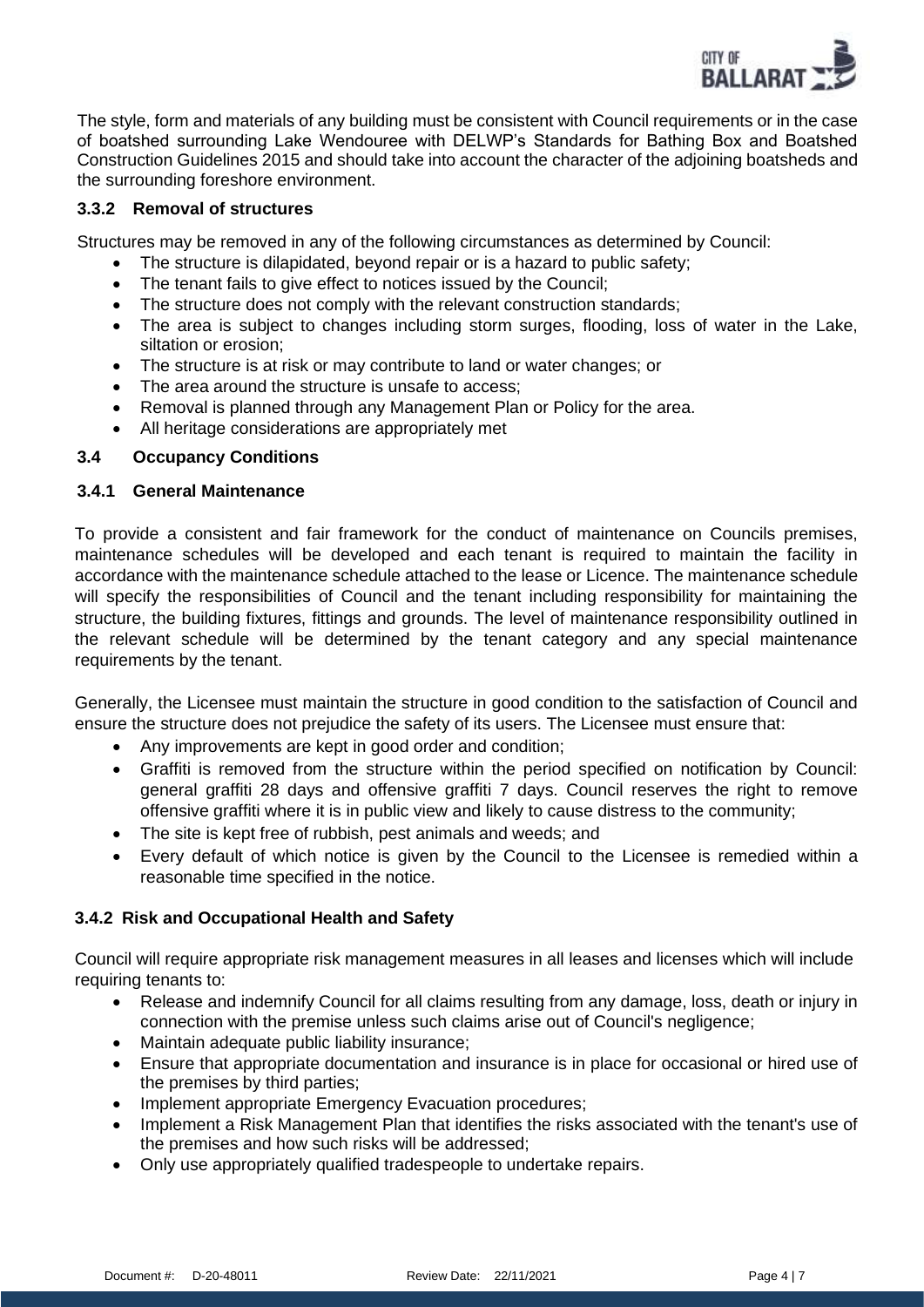

## **3.4.3 Condition Audits**

Tenants may be required to participate in a regular condition inspection and report of the premises as determined by Council. The regularity of the review will depend on the use and type of tenant. Council or Council's agent may also enter the premises at any reasonable time after giving the tenant a minimum of one weeks' notice to conduct condition audits.

## **3.4.4 General Occupancy Conditions**

- No construction works are to be carried out by the licensee without, firstly, permission of Council as land manager under the Crown Land (Reserves) Act 1978, or Council as land manager of Council owned asset and secondly, any permission required of Council as Responsible Authority under the Planning and Environment Act 1987. This includes any erosion or siltation control works or jetty construction.
- The Licensee must hold public liability insurance over the licensed site to a minimum value specified in the licence and supply evidence of the current policy to Council on request.
- No services such as power, water, drainage, sewerage, gas or telecommunications are to be connected to any Council asset without prior approval. This includes solar or wind power generation or other infrastructure.
- Council assets shall not be used for overnight stays or any other sort of residential accommodation without prior approval.
- Council assets shall not be used for any commercial purpose without Council permission.
- No fuel or chemicals are to be stored in any Council asset without Council permission. Where the storage of fuel in other boat sheds is permitted by Council, relevant Australian Standards must be adhered to and will be included as a condition of the licence.

## **3.5 Compliance Responsibilities**

The Executive Manager Property Services and Facilities Management will ensure all tenants comply with relevant terms and conditions contained within this policy.

## **3.6 Charter of Human Rights Compliance**

It is considered that this policy does not impact on any human rights identified in the *Charter of Human Rights and Responsibilities Act 2006*.

## **3.7 Commitment to Child Safe Standards**

All Tenants and their staff are expected to ensure they understand the City of Ballarat's commitment to the child safety standards and that everyone has a role to play in protecting children from abuse. Tenants and their staff are expected to understand how to identify, assess, and minimise risks of child abuse and to detect potential signs of child abuse. They will also be expected to ensure that their behaviour towards children is in accordance with the Child Safe Standards.

## **4 Supporting documents and references**

## **4.1 Legislation**

- *Crown Land (Reserves) Act 1978*
- *Local Government Act 1989*
- *Planning and Environment Act 1987*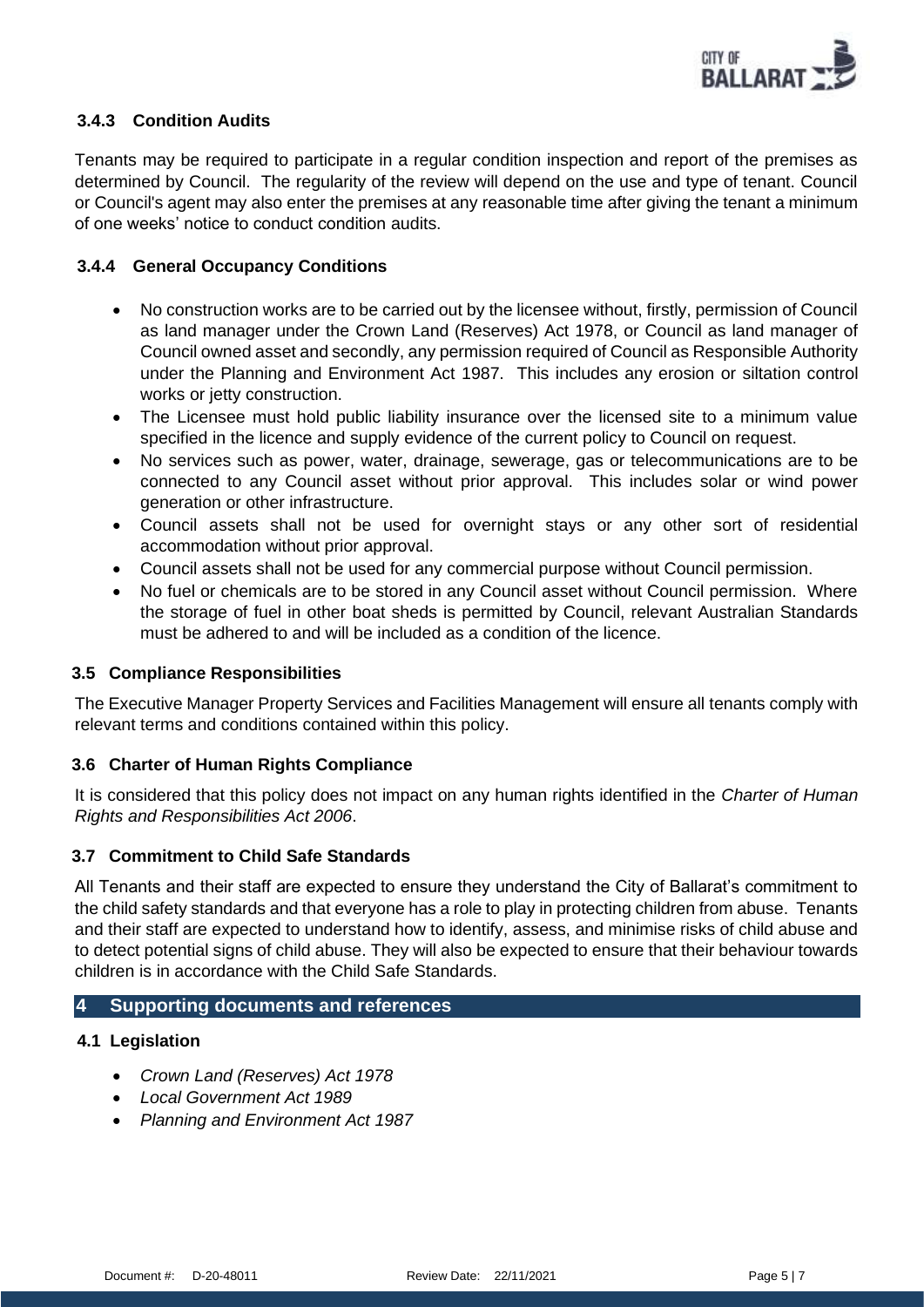

## **4.2 Associated Documents**

- Risk Management Policy
- Asset Management Policy
- Approved Master Plans
- Capital Works Program
- Council Plan 2017 2021
- Community Engagement Strategy
- Standard Council Lease and Licence Templates
- Standard DELWP Lease and Licence Templates
- Child Safe Standards

# **4.3 Definitions**

| <b>Boatshed</b>             | A shed or similar structure erected on the lake foreshore managed by<br>Council and generally used for the storage of boats, watercraft and<br>accessories, and for the comfort and convenience of licensees.                                                                         |
|-----------------------------|---------------------------------------------------------------------------------------------------------------------------------------------------------------------------------------------------------------------------------------------------------------------------------------|
| <b>Commercial Occupier</b>  | Any occupier who operates a business or commercial enterprise that is<br>other than a sporting, educational, recreational or community group. This<br>includes Not For Profit organisations that hire or retail goods or services.                                                    |
| <b>Community Occupier</b>   | Not for Profit bodies which provide or promote community, cultural,<br>educational, sporting, recreational or similar activities                                                                                                                                                      |
| <b>Council</b>              | The City of Ballarat and any successor in law.                                                                                                                                                                                                                                        |
| <b>DELWP</b>                | The Department of Environment, Land, Water & Planning and its<br>predecessors, successors and assigns, the Victorian Government<br>department representing the Crown as the landowner of Crown land.                                                                                  |
| <b>Existing Boatshed</b>    | A boat shed that exists at the date of this policy.                                                                                                                                                                                                                                   |
| Lease                       | A lease is a right granted by the owner of land (landlord) to another<br>person, community group or incorporated organisation (tenant) to have<br>exclusive possession of that land, or part thereof, for a fixed duration in<br>return for rental payment.                           |
| Licence                     | A Licence permits a person, community group or incorporated<br>organisation (licensee) to occupy land (or part thereof) on particular<br>conditions. The main feature that distinguishes a Licence from a lease is<br>that a Licence does not permit exclusive occupancy of the land. |
| Licensee                    | A person holding a current licence for any Council owned or managed<br>property                                                                                                                                                                                                       |
| <b>Municipal Land Rates</b> | Has the same meaning as general rates referred to in the Local<br>Government Act 1989.                                                                                                                                                                                                |
| <b>Property</b>             | Land or building owned or managed by the City of Ballarat and any<br>successor in law.                                                                                                                                                                                                |